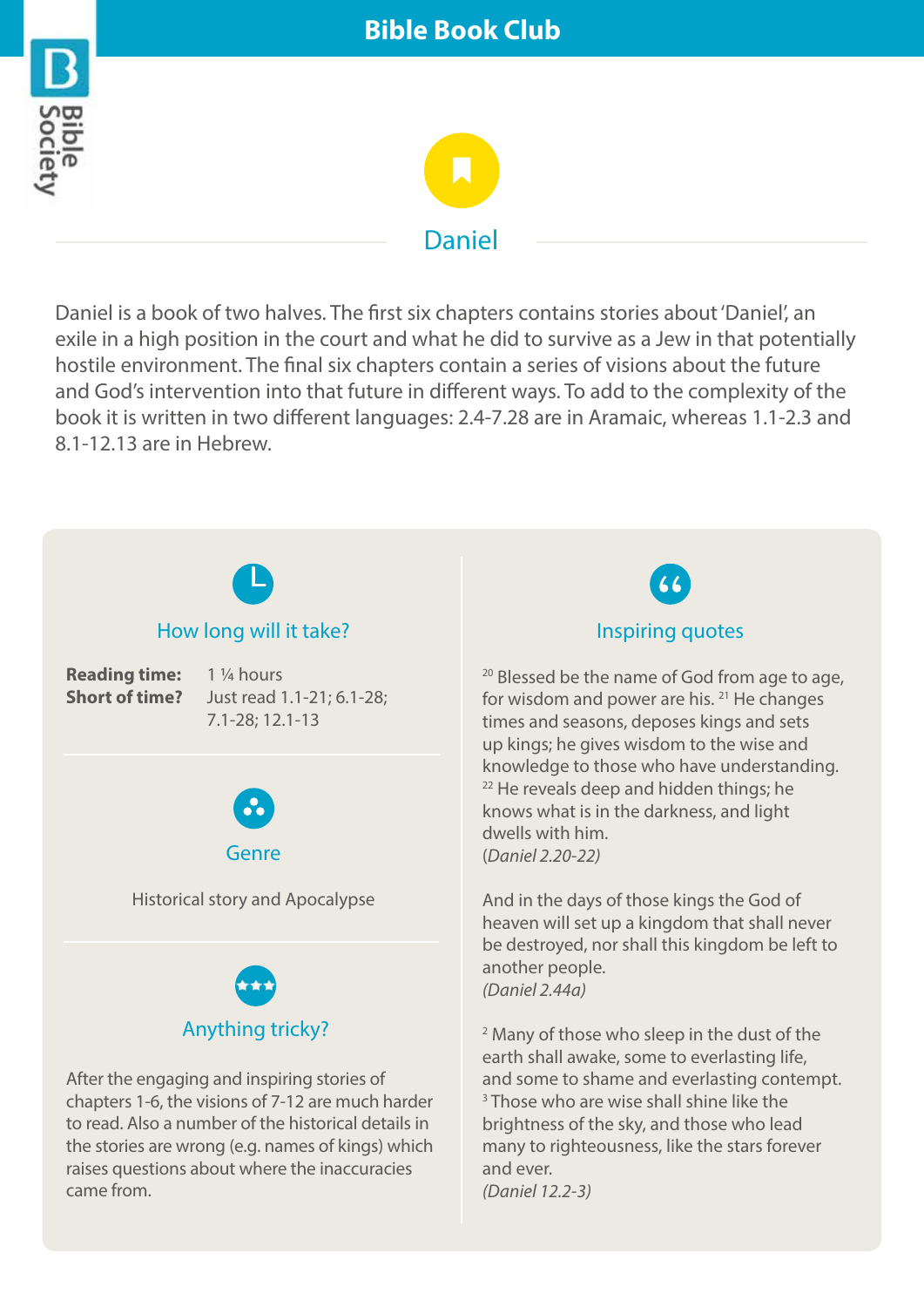# About the Author

The book is traditionally associated with Daniel, the book's hero, but there are problems with this. Some of the details associated with the stories in chapters 1-6 are hard to tie up with evidence from the Babylonian and Persian periods. Also details in the visions in chapters 7-12 are uncannily accurate about events that took place in the second century bc. So although it appears to be set in the sixth century bc, it seems to be more knowledgeable about the second century bc.

One explanation for this is that the stories from chapters 1-6 originated in the sixth century bc, but were talked about and retold over a period of 400 years until eventually being writing down in the second century bc, along with the visions in chapters 7-12. This would make Daniel a book with a long period of composition and used in various different contexts as a reflection on how to remain faithful to God in hard times.

#### *What do we know about him?*

Daniel, a young man, was a member of the aristocracy in Judah and taken into exile by the Babylonians. His wisdom and skill marked him out and he was promoted to a position of influence in the Babylonian court. He served the king with skill and loyalty while at the same time remaining loyal to God.

#### About the times

The book of Daniel tells another side of the exile story with which we are familiar from the books of Isaiah, Ezekiel and Jeremiah. The start of the exile (597-587 bc) was a time of devastation and loss. It took place over a number of years and was the result of various rebellions. Judah had been in the Babylonian empire since 612 bc but at the start of the sixth century attempted to rebel against them and withhold their taxes. The response of the Babylonians was swift and harsh. It began with the first wave of exile in which the people in the highest echelons of society (including the King) were taken from Judah to live in Babylon in captivity (597 bc) but then continued ten years later after another rebellion with more people being taken into exile and the Temple being destroyed.

Reality for those taken into exile, however, was not all bad. For talented people like Daniel (and Esther) it was possible to rise to positions of influence in the Babylonian and Persian courts, though this brought with it challenges of how to remain faithful to God in a situation that did not recognize him to be God.

#### *What were people feeling?*

Daniel reveals a different set of emotions from other exilic books. Books like Lamentations talk about the grief and pain of loss; Daniel is much more pragmatic and reflects on how to live in the new context.

#### *Other books set around this time*

Isaiah, Ezekiel, Jeremiah, Lamentations, Esther.

How is it structured?

| $1.1 - 21$ | Living a healthy life     | $7.1 - 28$     | A vision of the beasts from the sea<br>and the victory of the Son of Man<br>The ram and the he-goat who<br>challenge God and lose |
|------------|---------------------------|----------------|-----------------------------------------------------------------------------------------------------------------------------------|
| $2.1 - 49$ | Dream interpretation      | $8.1 - 27$     |                                                                                                                                   |
| $3.1 - 30$ | The fiery furnace         |                |                                                                                                                                   |
| $4.1 - 37$ | More dream interpretation | $9.1 - 27$     | A prayer of Daniel                                                                                                                |
| $5.1 - 31$ | Writing on the wall       | $10.1 - 12.13$ | Another battle of Kings against God<br>with a message of encouragement<br>for the faithful who stand firm.                        |
| $6.1 - 28$ | The lion's den            |                |                                                                                                                                   |